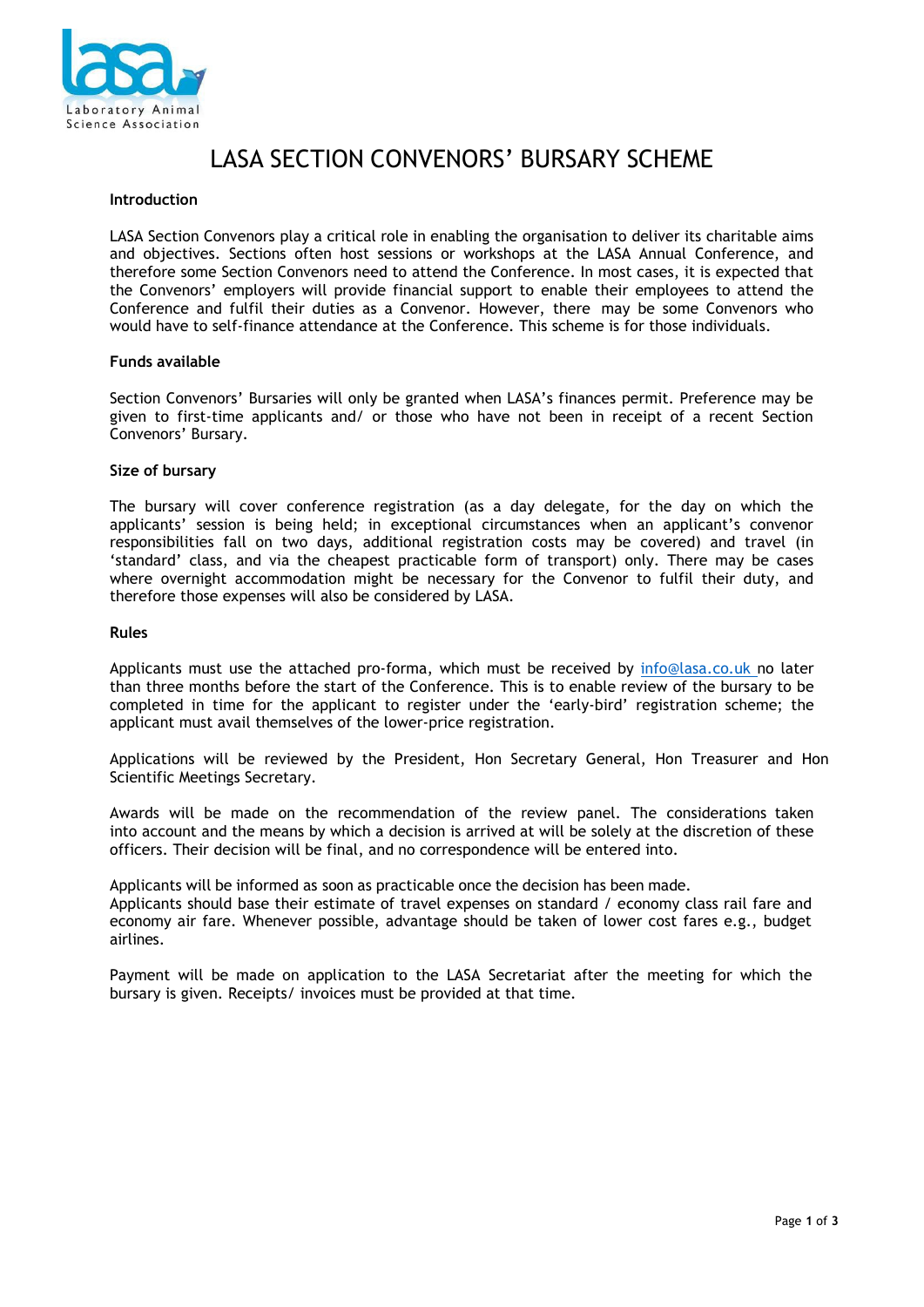

# **LASA SECTION CONVENORS***'* **BURSARY APPLICATION FORM**

| Name of applicant:                            |  |
|-----------------------------------------------|--|
| Position:                                     |  |
| Department:                                   |  |
| Institution:                                  |  |
| Address:                                      |  |
|                                               |  |
| Section of which you are a<br>Convenor:       |  |
| Activities to be undertaken<br>at Conference: |  |
| <b>Expenses (estimate):</b>                   |  |
| Cost of Travel:                               |  |
| Registration fee (if applicable):             |  |
| Accommodation (if needed):                    |  |
| <b>TOTAL</b>                                  |  |
| Amount requested by applicant:                |  |
| Signature:                                    |  |